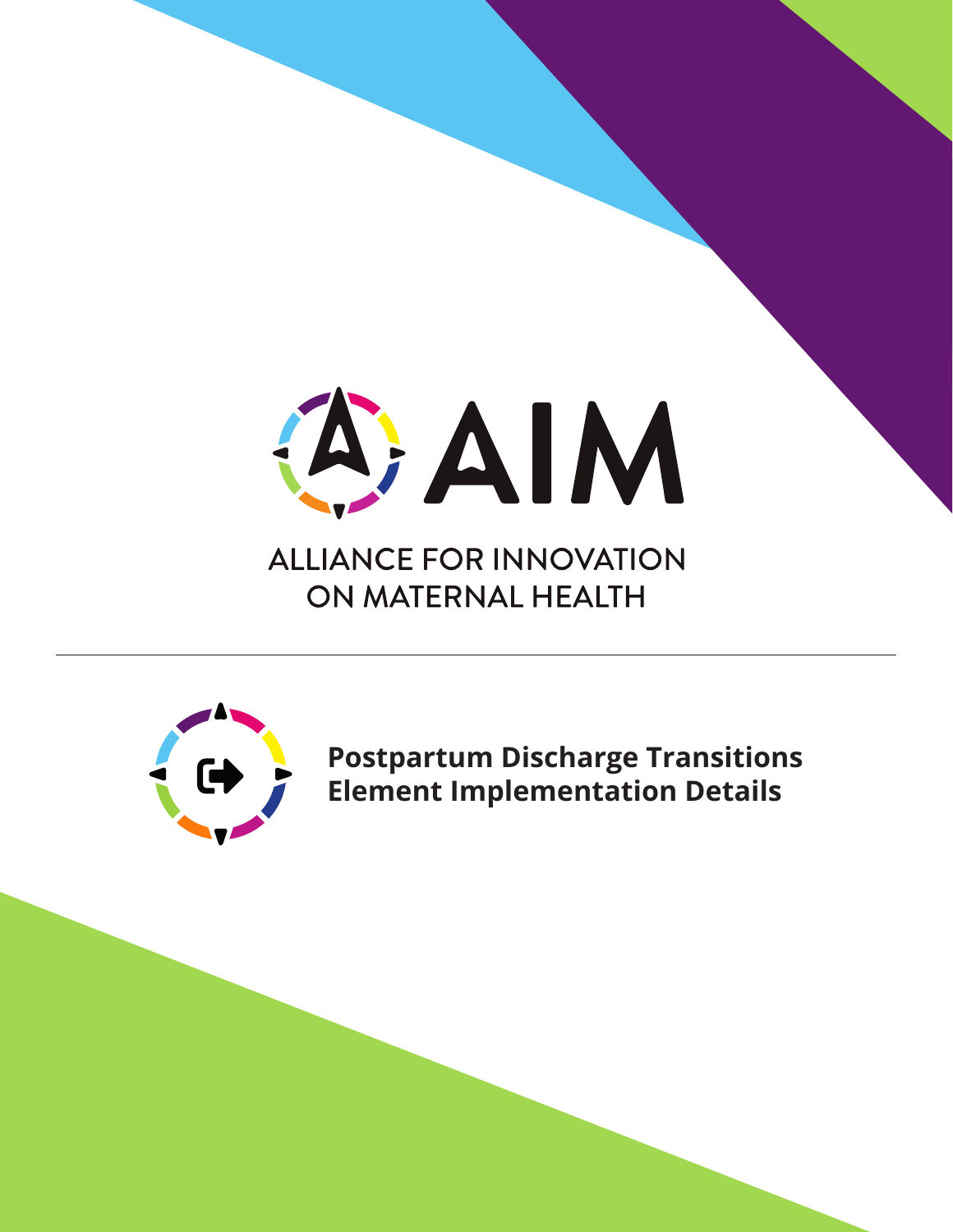

Recognizing that discharge and transition periods are complex, further details are offered here to support portions of Postpartum Discharge Transition Bundle implementation. While ideally all elements of a patient safety bundle would be implemented in all relevant settings, this may be aspirational for some settings based on capacity and resources. For this reason, elements that are considered foundational to addressing morbidity and mortality in the postpartum period are **bolded** both in the bundle and below.

#### **Readiness — Every Unit**

| <b>Readiness Element</b>                                           | <b>Key Points</b>                                                                                                            |
|--------------------------------------------------------------------|------------------------------------------------------------------------------------------------------------------------------|
| Referral resources and<br>communication pathways                   | • Communication pathways may include phone or medical record-<br>based communication                                         |
| Staff education of postpartum<br>complications for should include: | • Medical conditions<br>• Mental health conditions<br>• Substance use disorders<br>• Social and structural drivers of health |
| <b>Resources should include:</b>                                   | • Specialist care<br>• Social driver needs<br>• Mental health supports<br>· Substance use disorder treatment                 |

#### **Recognition & Prevention — Every Patient**

| <b>Recognition Element</b> | <b>Key Points</b>                                                                                                                                                                                                                                                                                           |
|----------------------------|-------------------------------------------------------------------------------------------------------------------------------------------------------------------------------------------------------------------------------------------------------------------------------------------------------------|
| Reproductive Life Planning | Considerations may include:<br>• Using shared medical decision-making<br>• Congruence with patient's goals and values<br>• Contraceptive options<br>• Birth spacing and pregnancy intention<br>• Chest or breastfeeding<br>. Other health and parenting choices as prioritized by the<br>postpartum patient |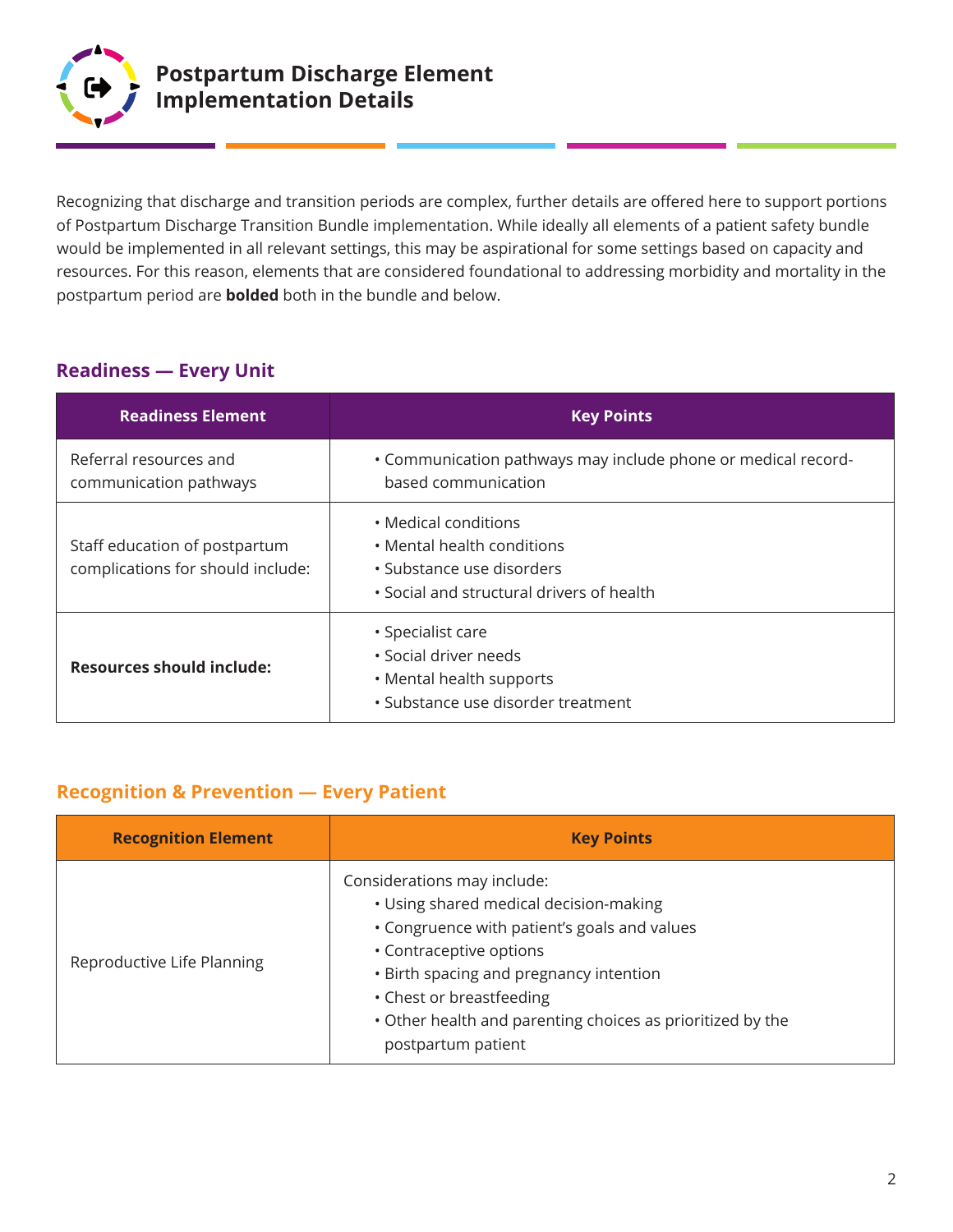

# **Recognition & Prevention — Every Patient (continued)**

| <b>Recognition Element</b>                                                | <b>Key Points</b>                                                                                                                                                                                                                                                                      |
|---------------------------------------------------------------------------|----------------------------------------------------------------------------------------------------------------------------------------------------------------------------------------------------------------------------------------------------------------------------------------|
| Postpartum care visit and<br>immediate specialty care<br>should be:       | . Inclusive of emergency behavioral health care<br>• Based on known risk factors and conditions<br>. May include telehealth strategies of care to improve access                                                                                                                       |
| <b>Screening for community</b><br>support needs and resources<br>provided | Screening should include:<br>• Medical conditions<br>• Mental health needs or conditions<br>· Substance use disorder needs<br>• Structural and social drivers of health<br>All provided resources should align with the postpartum patient's:<br>• Health literacy<br>• Cultural needs |
|                                                                           | • Language proficiency<br>• Geographic location and access                                                                                                                                                                                                                             |

### **Response — Every Event**

| <b>Response Element</b>     | <b>Key Points</b>                                                                                                                                                                                                                                                                                                                                                                                                                                                                                                                                                                                |
|-----------------------------|--------------------------------------------------------------------------------------------------------------------------------------------------------------------------------------------------------------------------------------------------------------------------------------------------------------------------------------------------------------------------------------------------------------------------------------------------------------------------------------------------------------------------------------------------------------------------------------------------|
| Patient discharge education | Should include:<br>. Who to contact with medical and mental health concerns, ideally<br>stratified by severity of condition or symptoms<br>• Physical and mental health needs<br>. Review of warning signs/symptoms including what conditions they<br>might be related to, allowing for advocacy if an approached provider<br>is not obstetrical or of another clinical specialty<br>• Reinforcement of the value of outpatient postpartum visits<br>• Summary of birth events<br>. Home monitoring process and parameters for blood pressure,<br>blood glucose, and/or other monitoring metrics |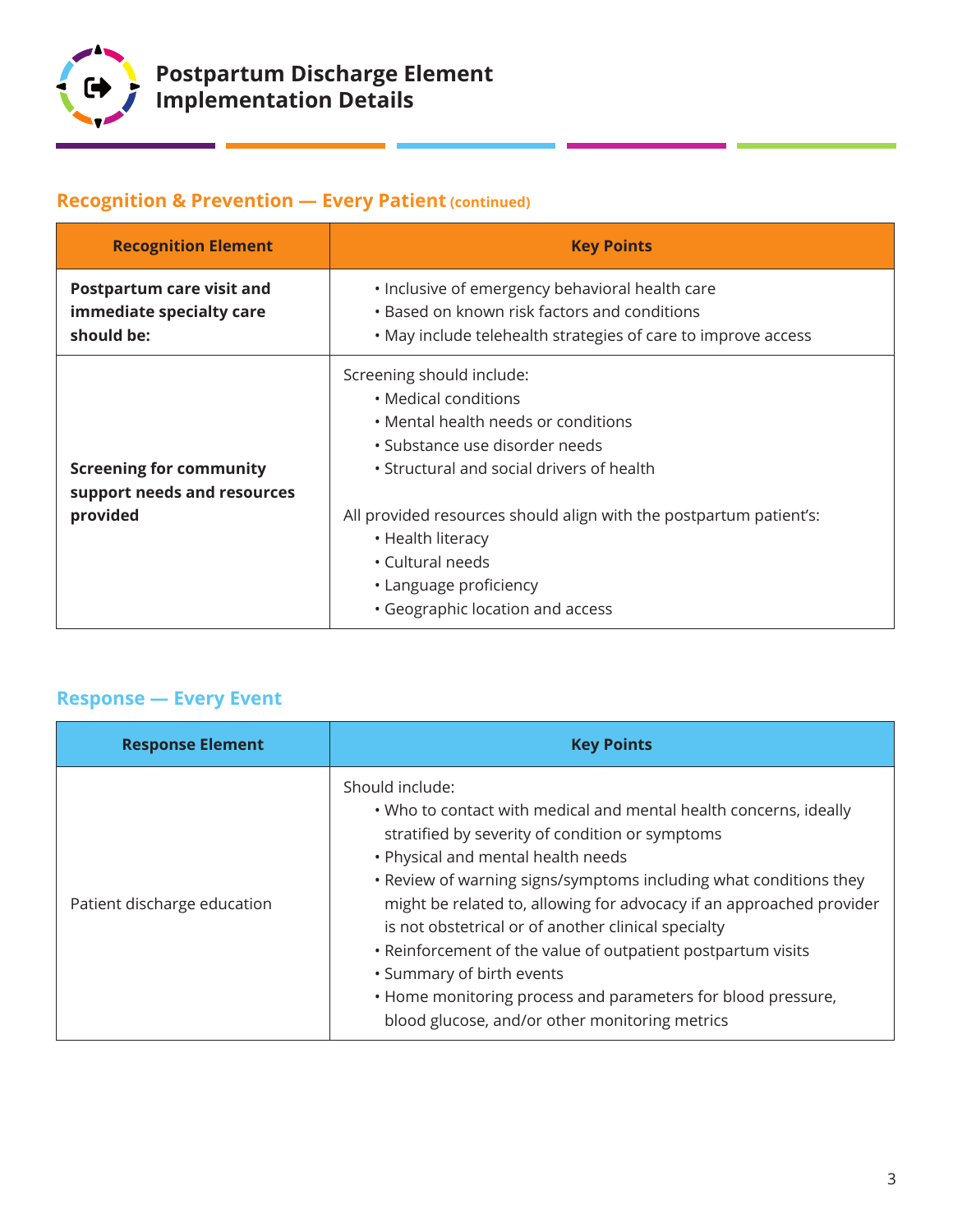

# **Response — Every Event (continued)**

| <b>Response Element</b>                  | <b>Key Points</b>                                                                                                                                                                                                                                                                                                                                                                                                                                                                                                                                                                                                                                      |
|------------------------------------------|--------------------------------------------------------------------------------------------------------------------------------------------------------------------------------------------------------------------------------------------------------------------------------------------------------------------------------------------------------------------------------------------------------------------------------------------------------------------------------------------------------------------------------------------------------------------------------------------------------------------------------------------------------|
| <b>Patient discharge education</b>       | All education provided should be:<br>• In appropriate lay terminology<br>. Aligned with the postpartum person's health literacy, culture,<br>language, and accessibility needs<br>. Include a designated support person for all teaching with patient<br>permission (or as desired)                                                                                                                                                                                                                                                                                                                                                                    |
| <b>Standardized discharge</b><br>summary | Should include:<br>• Name and age<br>· Support person contact information<br>· Gravida/para status<br>• Date and type of birth, gestational age at birth, relevant conditions<br>and complications<br>• Name, contact information and appointments for relevant<br>providers, including OB/GYN specialists, mental health provider, etc.<br>• Positive screening for medical risk factors, mental health, and<br>substance use<br>• Medications and supplements<br>. Unmet actual and potential social drivers of health needs<br>• Suggested community services and supports<br>. Need for specific postpartum testing such as glucose testing or CBC |
| Postpartum self-care elements            | Should include:<br>• Emotional well-being<br>• Medication and substance use<br>• Physical recovery<br>· Sleep/fatigue<br>• Sexual health and activity                                                                                                                                                                                                                                                                                                                                                                                                                                                                                                  |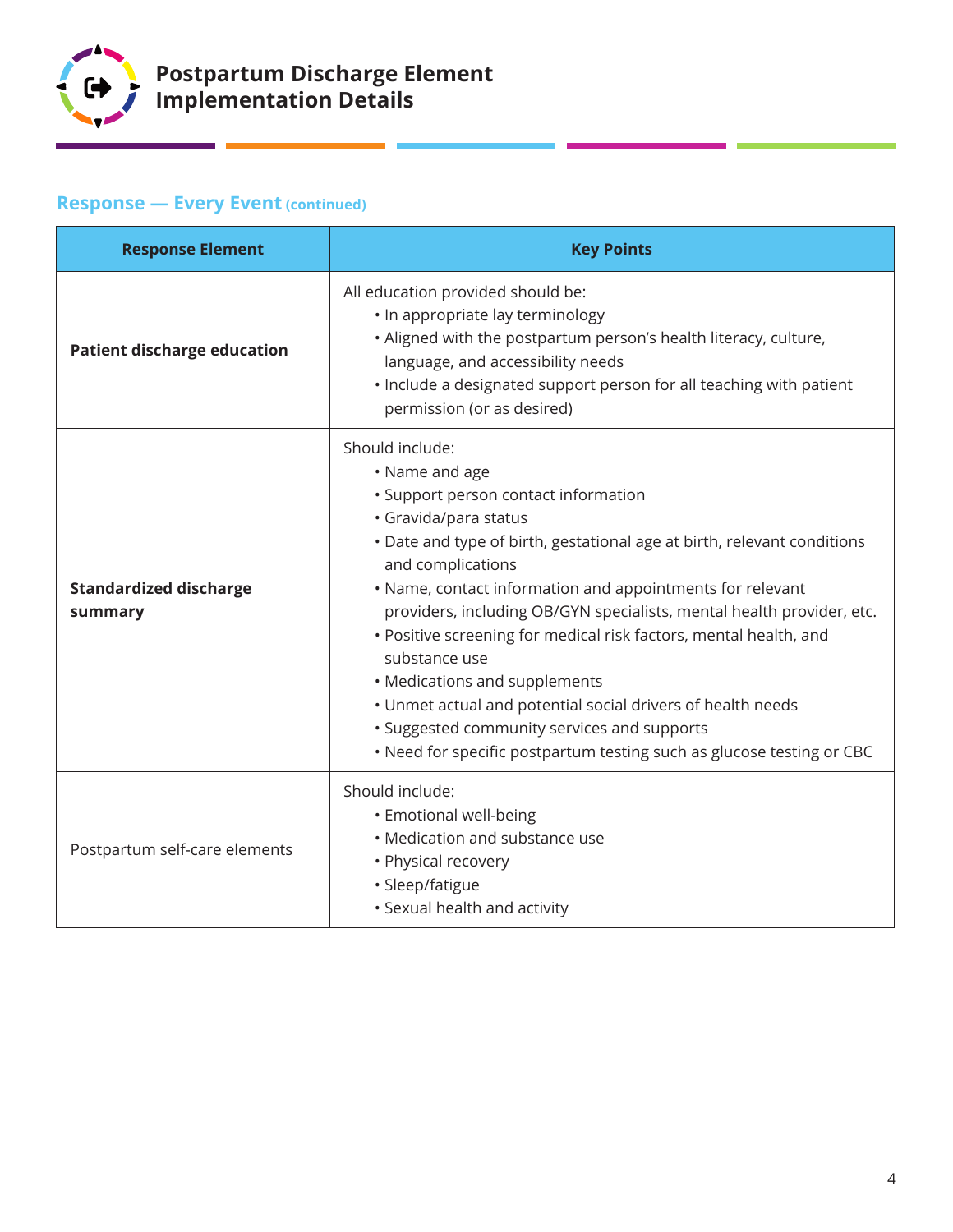

### **Response — Every Event (continued)**

| <b>Response Element</b>        | <b>Key Points</b>                                                                                                                                                                                                                                                                                                                                                                                                                                                                                                                                                                                                                                                                                                                                                                                                                                               |
|--------------------------------|-----------------------------------------------------------------------------------------------------------------------------------------------------------------------------------------------------------------------------------------------------------------------------------------------------------------------------------------------------------------------------------------------------------------------------------------------------------------------------------------------------------------------------------------------------------------------------------------------------------------------------------------------------------------------------------------------------------------------------------------------------------------------------------------------------------------------------------------------------------------|
| Comprehensive postpartum visit | Should include:<br>• Screening for social and structural drivers of health and postpartum<br>risk factors including mental health and substance use disorders<br>with linkage to needed referrals and services and/or provision of<br>treatment as needed<br>• Assessment of physical recovery from birth and pregnancy-<br>associated conditions<br>• Assessment of chronic diseases (pre-pregnancy onset or enduring<br>from pregnancy-onset conditions), with management or referral to<br>primary or specialist care<br>. Establish care congruent with the patient's reproductive life plan,<br>including access to highly effective methods of contraception if desired<br>• Transition to ongoing well-person care including provision of or<br>scheduling of indicated health maintenance services with transition<br>to appropriate provider as needed |

# **Reporting and Systems Learning - Every Unit**

| <b>Reporting Element</b>                                                  | <b>Key Points</b>                                                                                                                                                                                                                                                                  |
|---------------------------------------------------------------------------|------------------------------------------------------------------------------------------------------------------------------------------------------------------------------------------------------------------------------------------------------------------------------------|
| Postpartum quality measures,<br>per available data, which may<br>include: | • Postpartum readmissions<br>• Postpartum visit attendance<br>• Screening rate for recommended postpartum preventive screenings<br>. Rate of postpartum visits scheduled prior to discharge from<br>birth hospitalization<br>• Patient education rate for postpartum warning signs |